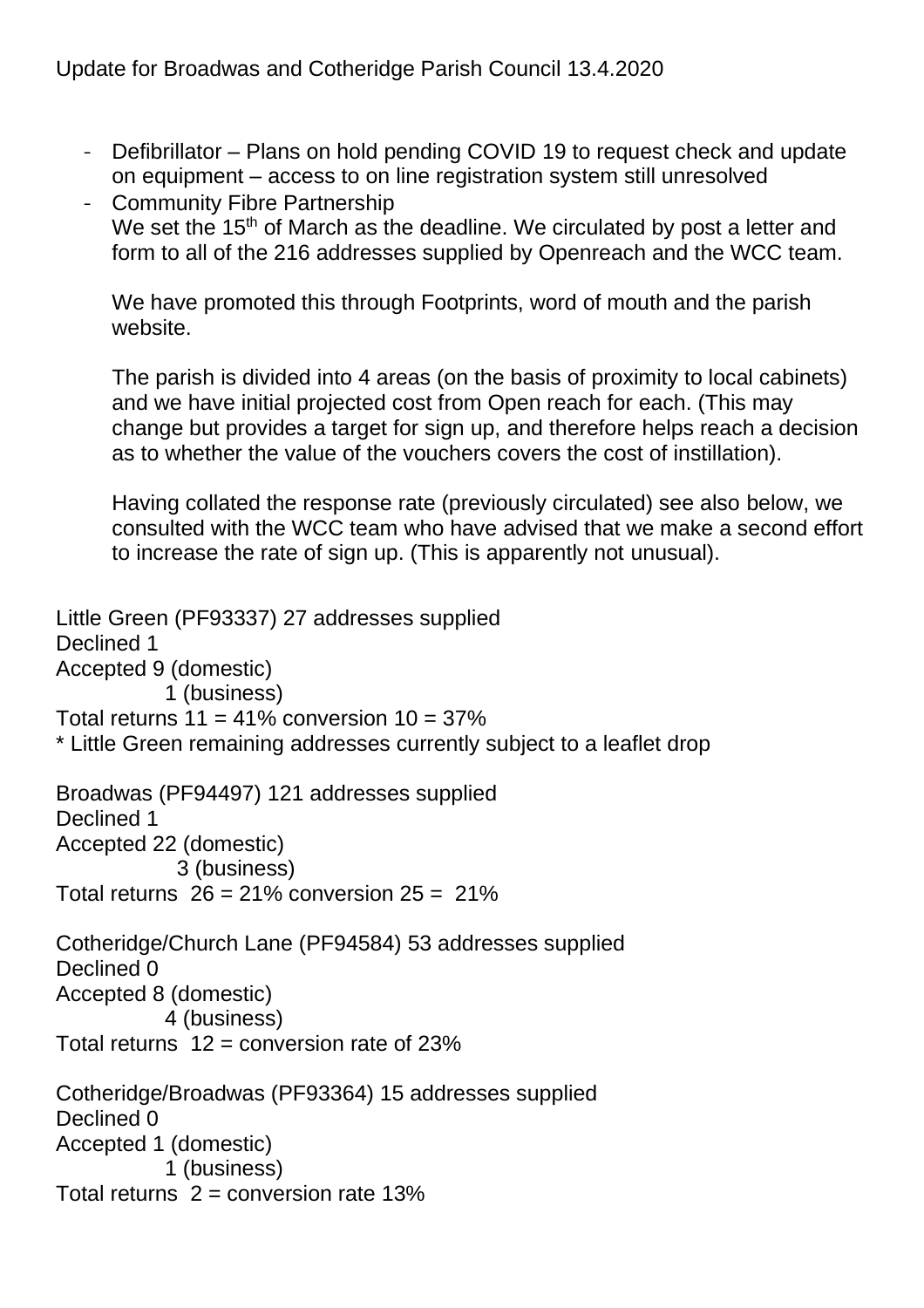Total for parish Returns 51/216 = 24%  $Conversion = 49/216 = 23%$ 

> Please note that there have been a small number of positive responses since this analysis.

Please see below advice from WCC

So – on Little Green, we are £13,500 off – not too bad – as 16 addresses not responded. I know 1 person is moving house and she would not have responded. If we get 9 – we are fully covered.

Lets hope so.

2. Broadwas (PF94497) – current initial offer (subject to change) is c. £138k. £43,500 pledged. But 95 premises not responded. So plenty of scope.

Cotheridge/Church Lane (PF94584) 53 addresses supplied – current initial offer (subject to change) is c. £78k £26,000 pledged. But 41 premises not responded. So plenty of scope.

Cotheridge/Broadwas (PF93364) 15 addresses supplied – total cost £37,715. I have £22,500 confirmed and 8 premises not responded yet. Again – doable, but need everyone to respond.

On the basis of the advice we have been given we have leafleted (thanks to a local resident) the addresses we have not heard from in Little Green, as we are not far short (c£13 k or about 9 domestic addressed). Cllr Cullen is contacting the non-responders in Cotheridge/Church Lane to see if we can increase the response rate.

We need to identify Cllrs and or parishioners to undertake a similar exercise in relation to the other 2 areas.

What we have learned?

- Those who have signed up did so promptly.
- There were a number of queries relating to these, which are summarized below.
- A small number, were kind enough to respond and decline, this resulted in the chance for a conversation and broadly these were older people who did not currently use the Internet. Whilst they could still sign up, they would have to take and pay for a service they would not be able to use, so whilst they wanted to support the community effort, they reasonably felt they would not.